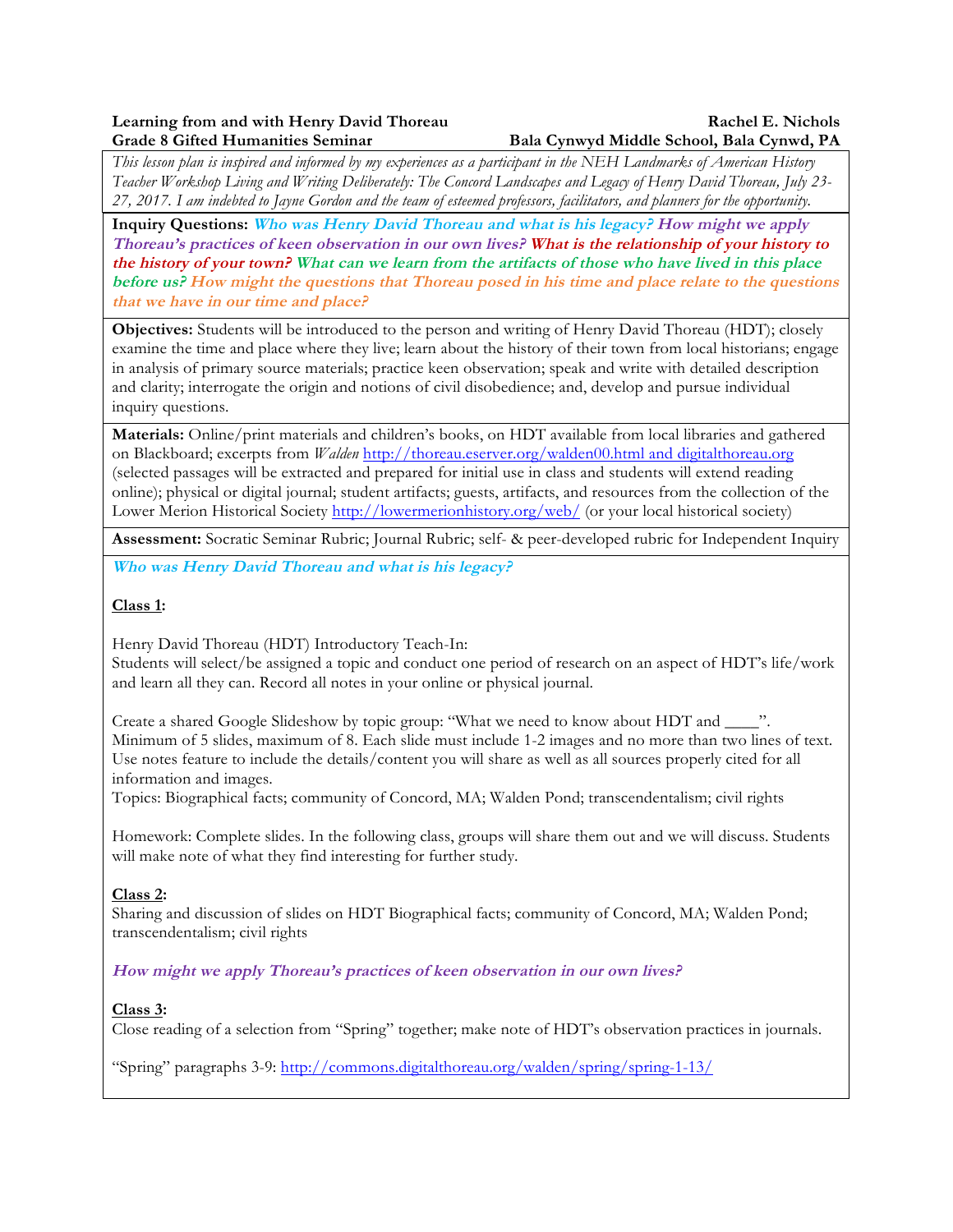Homework: Select one of the following selections to read tonight. In your journals, write down one of HDT's lines that you disagree with; one line that sounds like you could have written it; and one line that makes you wonder about something. Elaborate on your thinking and be prepared to discuss tomorrow.

"The Pond in Winter" paragraphs 1-10: http://commons.digitalthoreau.org/walden/the-pond-in-winter/thepond-in-winter-1-10/

"House Warming" paragraphs 1-9: http://commons.digitalthoreau.org/walden/house-warming/housewarming-1-9/

#### **Class 4:**

Go outside for a ten-minute walk-and-talk in pairs to share our thinking about last night's reading. Then, each person will select a spot to sit quietly and observe the outdoors, recording details from all five senses in the journals. Use Close Observation handout as a guide where needed.

Homework: Select a place in or near your home to observe. Look and write for a while.

 \* If approved, possible visit to Tyler Arboretum (https://www.tylerarboretum.org/) to explore HDT model home and conduct more observation. (See this article for description: http://thoreaufarm.org/2017/03/thoreaus-walden-house-pennsylvania-style/.)

#### **Class 5:**

Voluntary sharing out of journal writing. Discussion of principles of observation as evident in HDT and student observations.

#### **What is your relationship to your town and its history?**

Find and pin your house on the 2012 survey map of Lower Merion Township with a marked flag. In journals, write about your home and the area that surrounds it. Describe what comes to mind.

Now look at the 1851 map hanging on the other side. What used to be present where your house was today? What do you recognize about your neighborhood? What looks different? What questions does it raise?

Homework: Talk to your parents about what they remember about the neighborhood they grew up in and write down some details.

#### **Class 6**:

Share parent feedback about the neighborhoods of their youth. Discuss: What is similar and different today?

Read and discuss "The Village": http://commons.digitalthoreau.org/walden/the-village/. Who and what was important to HDT in his community?

Homework: Consider this question for yourself and write: who and what is important to you and your community?

#### **Class 7**:

**What can we learn from the artifacts of those who have lived in this place before us?**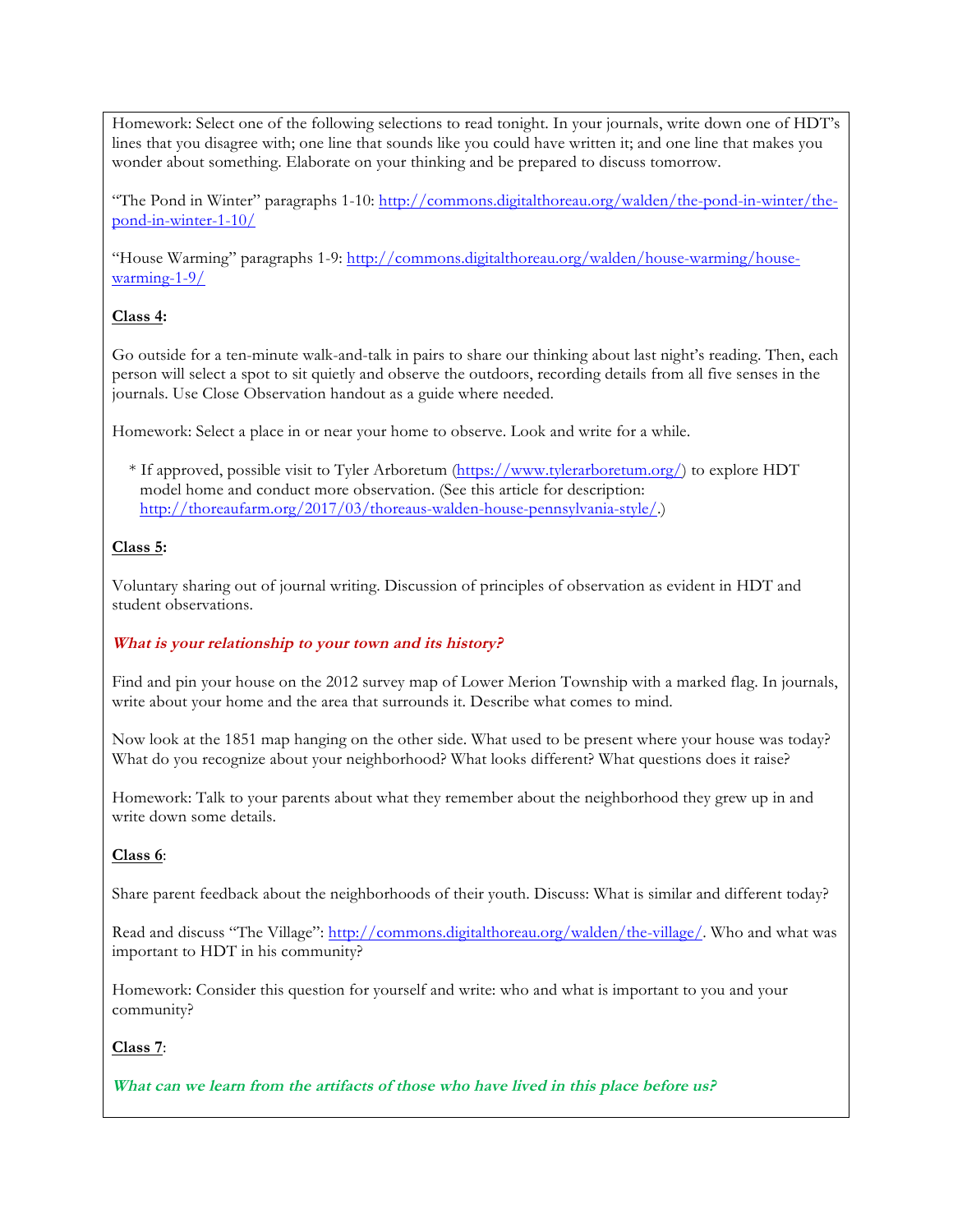Guest Conversation with Mr. Gerald Francis, Lower Merion Historical Society: The History of Lower Merion Township from the Lenape to William Penn to the Present Day

Homework: Write about something new you learned today and pose a follow-up question or two for Mr. Francis.

#### **Class 8**:

Students will visit the Lower Merion Historical Society to handle and investigate what artifacts tell us about where we live (Lenape tools, ephemera, maps, letters, photos). Share questions with Mr. Francis, apply close observation strategies, and record details in journals.

Homework: Select an artifact from your own home to bring in tomorrow. (It does not have to be from nature.) Write about it and what it reveals about who you are and how you live.

#### **Class 9**:

Students will engage in close observation of their own and one another's objects. They will display the artifacts in display cabinets (original faculty mail cubbies from 100-year-old Cynwyd Elementary borrowed from a colleague) and select an object of interest to analyze. Students may engage in this up to three times depending on time; see Object Observation Sheet. (The students will respond to peers' observations later.)

*How might the questions that Thoreau posed in his time and place relate to the questions that we have in our time and place?*

Independently, begin close reading of "Where I Lived and What I Lived For" paragraphs 1-18: http://commons.digitalthoreau.org/walden/where-i-lived-and-what-i-lived-for/where-i-lived-and-what-ilived-for-1-12/ (and follow arrow). As you read, record lines that stand out, related notes, and questions.

Homework: Complete close reading of "WIL&WILF" and make note of questions and connections.

#### **Class 10**:

Open class by sharing lines, questions, and connections from last night's reading.

Guest Conversation with Mr. Ted Goldsborough, Lower Merion Historical Society: The History of Lower Merion Academy and the Role of Education in the Community

Homework: Write down questions that come to mind following Mr. Goldsborough's talk. Also read paragraphs 1-12 from "Reading" http://commons.digitalthoreau.org/walden/reading/?s=education? Pay particular attention to paragraph 12: What does HDT say about education in this excerpt?

#### **Class 11**:

Meet with half of students to discuss "Reading" and responses while the other half respond to peer questions and observations about the selected artifacts on paper. Then switch. Discuss as a whole group—what connections are being made with your understanding of education? Where is there dissonance?

#### **Classes 12 & 13**:

Provide students with overview and background on what led to HDT's writing "Civil Disobedience" (revisit student slides if fitting).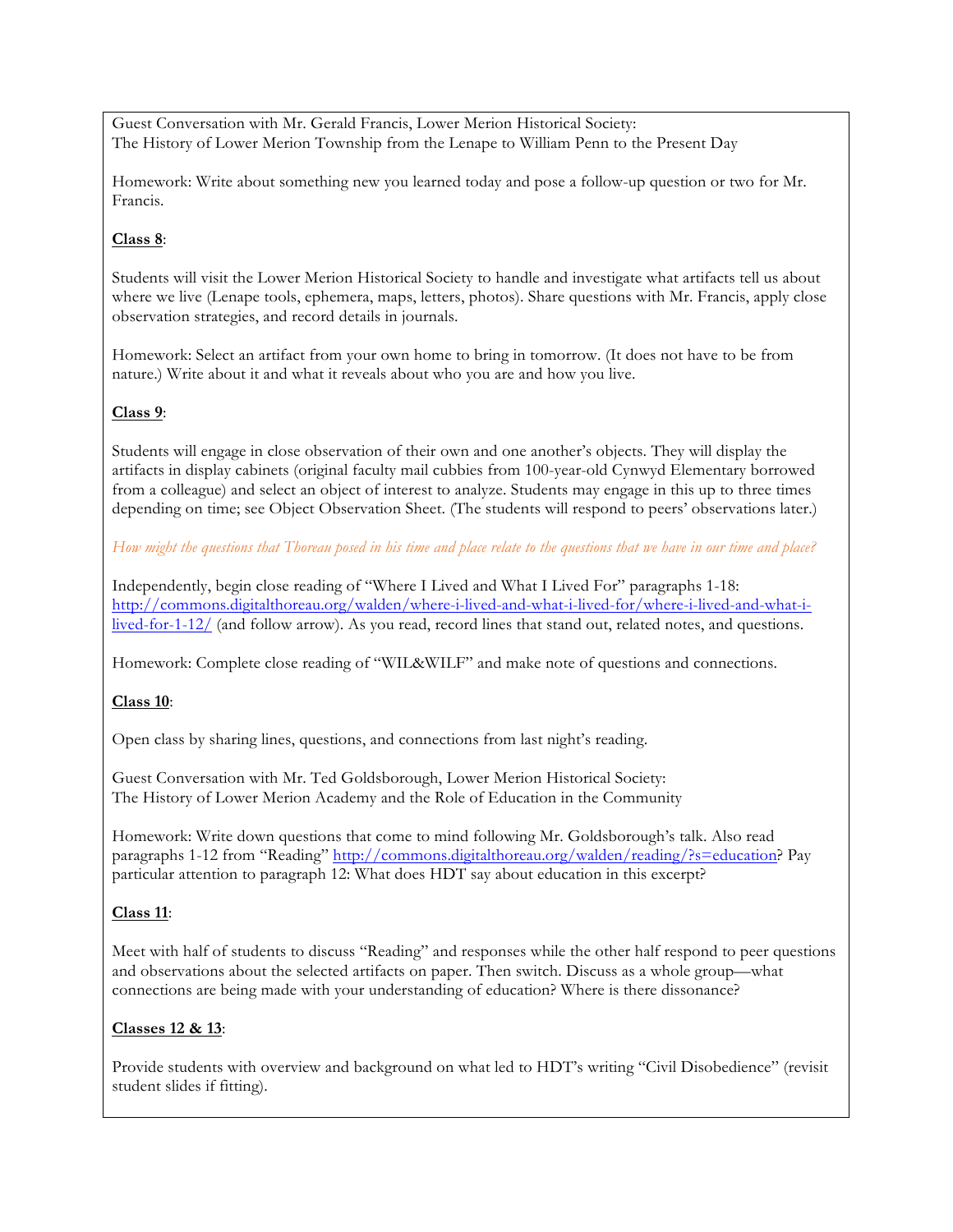Engage in collaborative close reading of "Civil Disobedience": http://thoreau.eserver.org/civil1.html by assigning students one paragraph from the first section to examine. (Distribute in print as well for annotation.) After students have read the whole page, they are to return to their assigned paragraph to summarize, pull out an essential phrase or two, and note questions and connections. We will continue to do this over two class periods (or until we have moved through the text).

Homework: Read and follow the links in this July 2017 Smithsonian article and make notes in journals: http://www.smithsonianmag.com/smart-news/martin-luther-king-and-gandhi-werent-only-ones-inspiredthoreaus-civil-disobedience-180963972/

#### **Class 14**:

Distribute and discuss Independent Inquiry inspired by the words and work of HDT. Students begin to work. Following are some possibilities to start thinking:

\*Students reread their journals and create their own version of "Where I Live and What I Live For".

\*Students identify a line or passage from Thoreau that connects with them and develop their own questions to investigate, for example, by drawing on local history of Politics, Environment (streams, foliage, etc.), Education and Public Schools, Business and Industry, Architecture/Neighborhoods, Ethnicity & Immigration

\*Students revisit slideshows (all posted) and pursue something they want to learn more about.

\*Students explore the Concord Museum's online exhibition on Thoreau and climate change (http://www.concordmuseum.org/early-spring-exhibition.php) or other parts of the collection (http://www.concordmuseum.org/) and follow their curiosities.

\*Students play *Walden, A Game* and research topics that pique their interest. (Request educational license here: http://waldengame.com/educators.html)

\*Students listen to passages form Thoreau's journals on nature, friendship, slavery, and society—part of the Morgan Library/Concord Museum exhibition (http://www.themorgan.org/exhibitions/online/thoreau) Or explore the whole text of the journals here: http://thoreau.library.ucsb.edu/new\_main.html.

\*Students investigate how phrases often associated with Thoreau—such as civil disobedience, living deliberately, simplicty—are relevant today.

\*Students read from the collection of picture books on Thoreau (gathered from district and local libraries) and focus on an aspect of his life that is of interest.

\*Students return to a framing inquiry question and work from there: **Who was Henry David Thoreau and what is his legacy? How might we apply Thoreau's practices of keen observation in our own lives? What is the relationship of your personal history to the history of your town? What can we learn from the artifacts of those who have lived in this place before us? How might the questions that Thoreau posed in his time and place relate to the questions that we have in our time and place?**

#### **Classes 15-18**:

Students work on Independent Inquiries inspired by the words and work of HDT; prepare for sharing.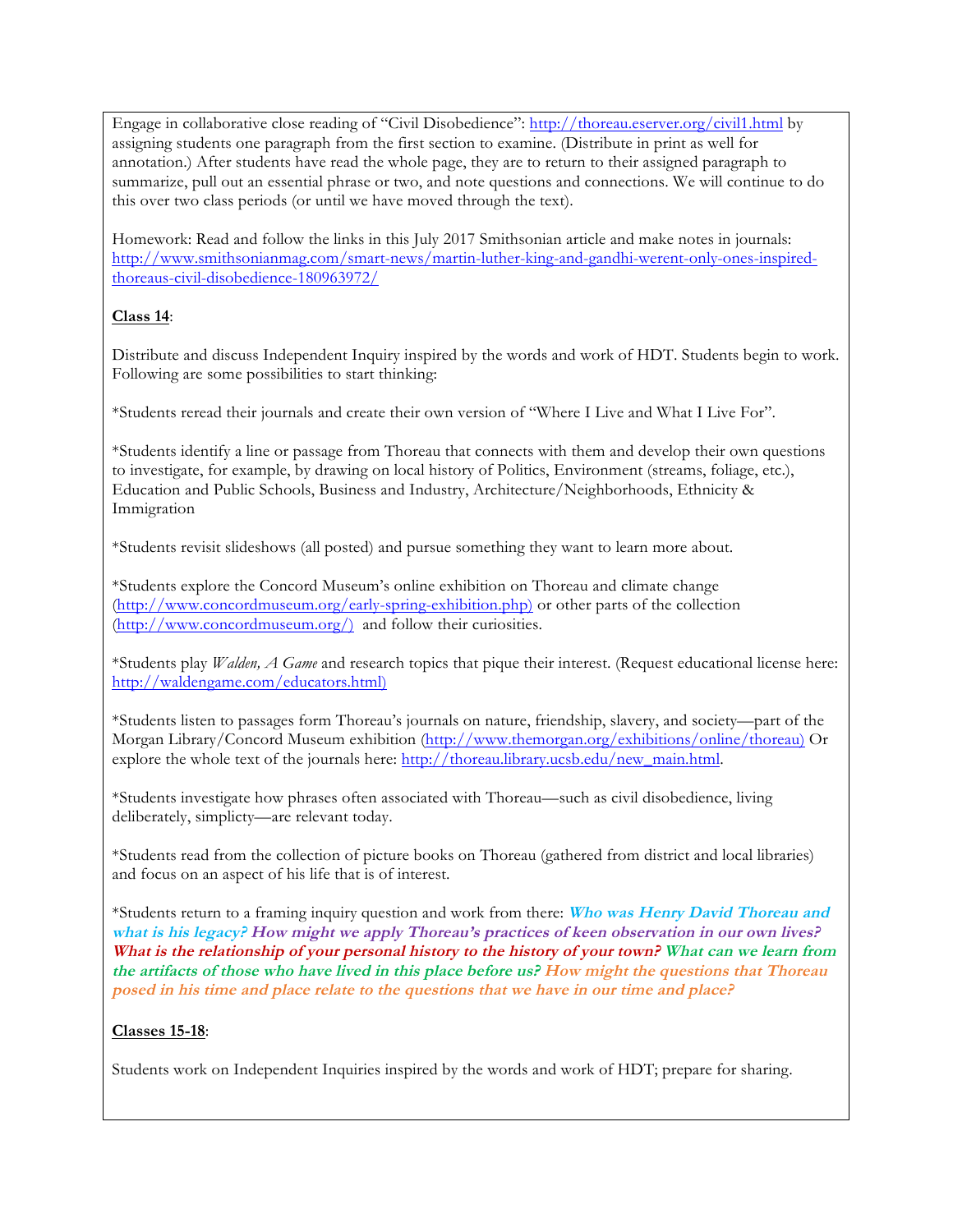## **Practicing Close Observation**

### Observe:

- What do you see? Write what you notice.
- Keep looking for another minute (or more). Now what do you see?
- What questions you have?
- Count and measure. Write the details.
- Make a "tube" with your thumb and fingers so you can look at just one small area or look at the spot from a different angle. What new things do you notice when you change perspective?
- What do you wonder about what you see? How could you find answers (e.g., observe more closely, conduct research)?

### Compare:

- How is what you are looking at the same as  $\frac{1}{\sqrt{2}}$  Different than  $\frac{1}{\sqrt{2}}$ ?
- What does it remind you of?

### Interpret:

- What do you think happened before this moment? What do you think might happen next?
- What do you *know* from looking at this place/thing?
- What do you *assume/infer* from looking at it?
- What do you think would happen if \_\_\_\_\_\_\_?

### Wonder:

- Do you notice anything surprising or unusual? Describe what you see.
- How would you explain it?
- What new questions did your observations spark? How might you uncover the answers?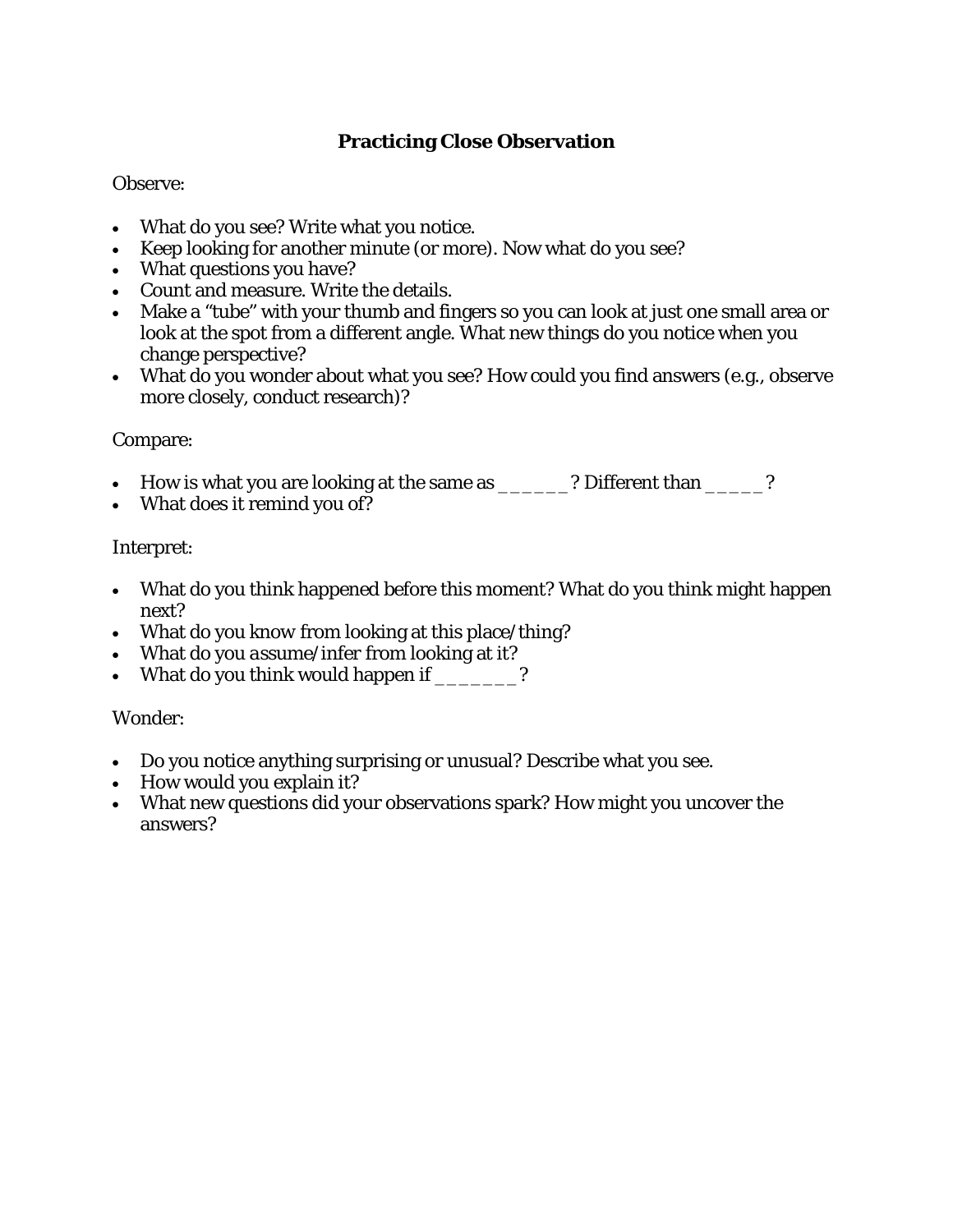#### **You were invited to bring in an artifact from your home that represents you. Write your name** and details about that object on one side of the card. Write your number on the other.

- o What do you observe about the object (appearance, size, shape, color, texture, design, purpose)?
- o Why did you bring this object?
- o What does the object symbolize?
- o What is something that others won't know about this object just by looking at it?
- o What is a story that this object might tell?

#### **You were invited to bring in an artifact from your home that represents you. Write your name** and details about that object on one side of the card. Write your number on the other.

- o What do you observe about the object (appearance, size, shape, color, texture, design, purpose)?
- o Why did you bring this object?
- o What does the object symbolize?
- o What is something that others won't know about this object just by looking at it?
- o What is a story that this object might tell?

### **You were invited to bring in an artifact from your home that represents you. Write your name** and details about that object on one side of the card. Write your number on the other.

- o What do you observe about the object (appearance, size, shape, color, texture, design, purpose)?
- o Why did you bring this object?
- o What does the object symbolize?
- o What is something that others won't know about this object just by looking at it?
- o What is a story that this object might tell?

### **You were invited to bring in an artifact from your home that represents you. Write your name** and details about that object on one side of the card. Write your number on the other.

- o What do you observe about the object (appearance, size, shape, color, texture, design, purpose)?
- o Why did you bring this object?
- o What does the object symbolize?
- o What is something that others won't know about this object just by looking at it?
- o What is a story that this object might tell?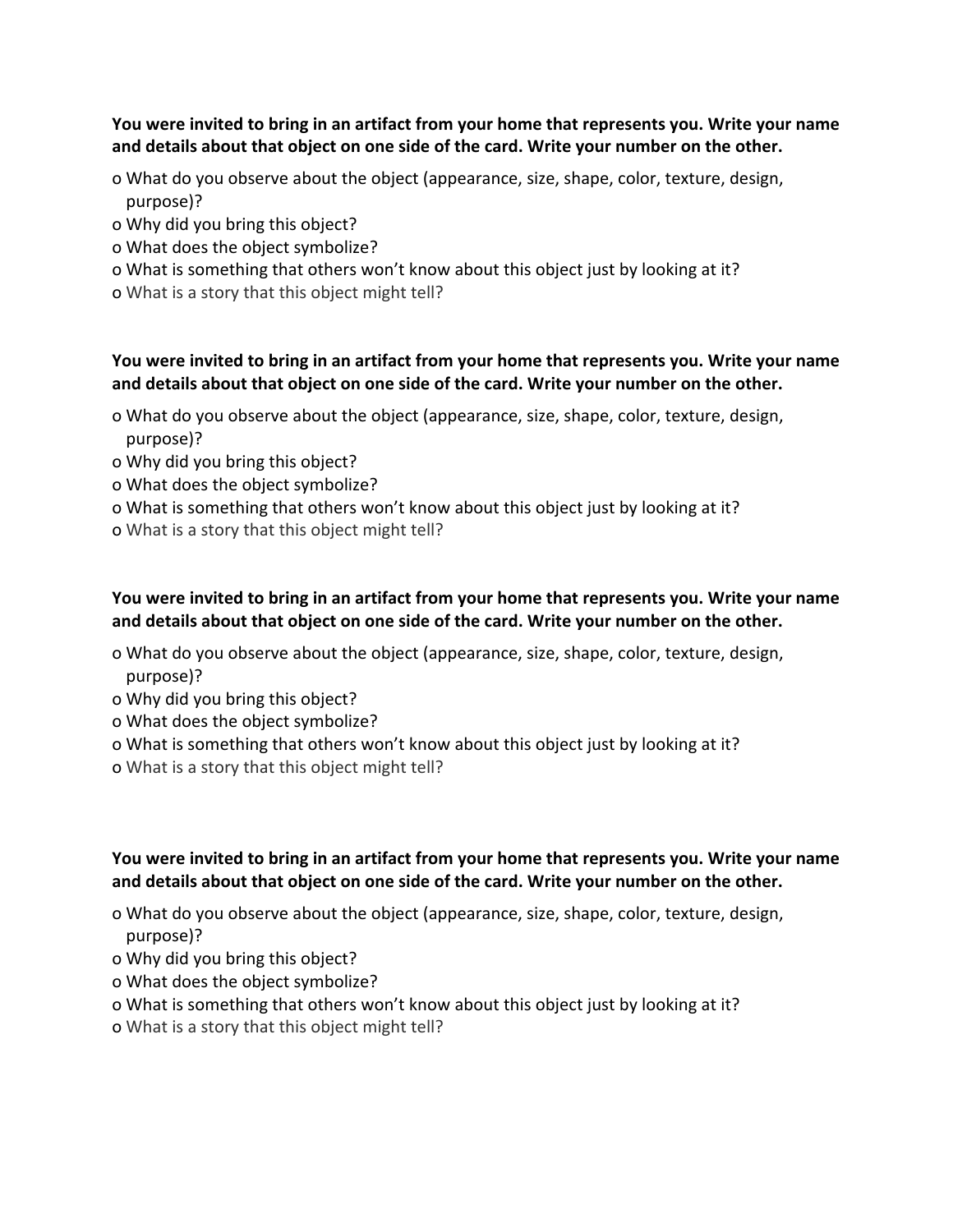#### **OBJECT STUDY & RESPONSE**

- 1. Select and examine an object from the collection. Consider:
	- o What is familiar about the object? What is unfamiliar or strange about the object?
	- o What are your observations about the object (appearance, size, shape, color, texture, design)?
	- o What questions does this object raise for you?
	- o Think about the object as a cultural artifact. How might it reflect aspects cultural components such as ideology, technology, or sociology?
- **2. Determine what this object** *may* **reveal about the person who brought it.**
	- a. On an index card, describe how you think the object may represent its owner. Please sign your name.
	- b. On the other side of the card, write its corresponding number.
	- c. Pin the card on the board with the number facing out.

#### **OBJECT STUDY & RESPONSE**

#### **1.** Select and examine an object from the collection. Consider:

- o What is familiar about the object? What is unfamiliar or strange about the object?
- o What are your observations about the object (appearance, size, shape, color, texture, design)?
- o What questions does this object raise for you?
- o Think about the object as a cultural artifact. How might it reflect aspects cultural components such as ideology, technology, or sociology?
- **2. Determine what this object** *may* **reveal about the person who brought it.**
	- a. On an index card, describe how you think the object may represent its owner. Please sign your name.
	- b. On the other side of the card, write its corresponding number.
	- c. Pin the card on the board with the number facing out.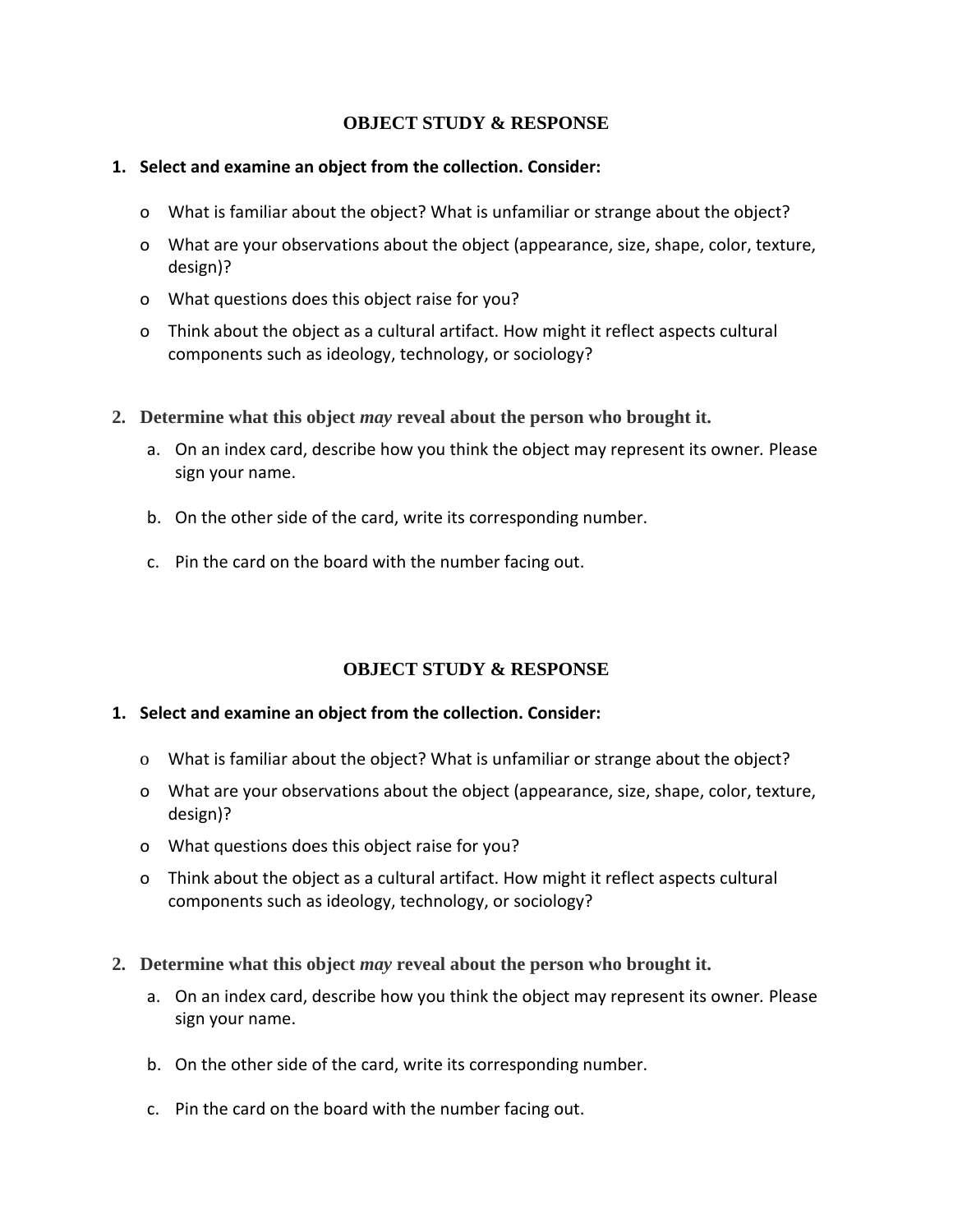### **OBJECT PEER RESPONSE**

- 1. Select an object from the collection and examine it closely. Think before responding **below.**
	- $\circ$  What do you see and/or think when you look at the object?
	- $\circ$  What questions does the object raise for you?
	- $\circ$  Now think about the object as a cultural artifact. How might this reflect aspects of the owner's culture (ideology, technology, or sociology)?
	- $\circ$  Whose object do you think this is?
- **2.** Now locate the object's corresponding card on the board. Read it and respond.
	- o What personal qualities does the object's owner reveal?
	- $\circ$  If you know the owner well, explain why the selection of this object makes sense to you. If you do not know the owner well, tell him/her what you would be interested in knowing more about.

| YOUR NAME. | ORIFCT |  |
|------------|--------|--|
|            |        |  |

### **OBJECT PEER RESPONSE**

- **1.** Select an object from the collection and examine it closely. Think before responding **below.**
	- $\circ$  What do you see and/or think when you look at the object?
	- o What questions does the object raise for you?
	- o Now think about the object as a cultural artifact. How might this reflect aspects of the owner's culture (ideology, technology, or sociology)?
	- $\circ$  Whose object do you think this is?
- 2. Now locate the object's corresponding card on the board. Read it and respond.
	- o What personal qualities does the object's owner reveal?
	- $\circ$  If you know the owner well, explain why the selection of this object makes sense to you. If you do not know the owner well, tell him/her what you would be interested in knowing more about.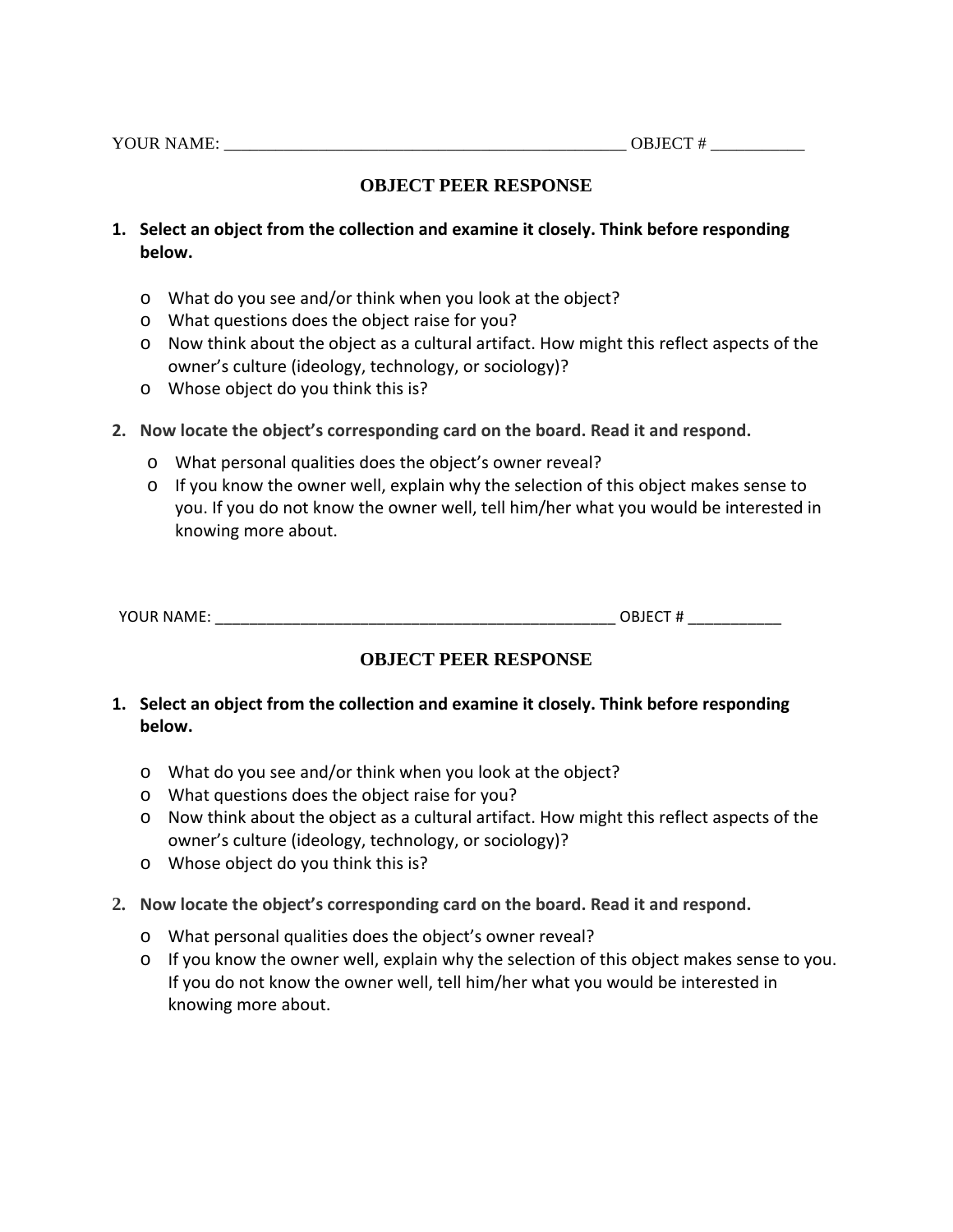# **Independent Inquiry Inspired by Henry David Thoreau**



Most have not delved six feet beneath the surface, nor leaped as many above it. We know not where we are. Beside, we are sound asleep nearly half our time. Yet we esteem ourselves wise, and have an established order on the surface. Truly, we are deep thinkers, ... - Conclusion, *¶16*, Walden

# **CHOOSE A OR B. THEN DO C.**

- **A. Delve Deeper into Life in Lower Merion Township, Now or Then**
- 1. **Choose a contemporary topic related to life in Lower Merion Township**. What is a particular area that you feel passionate about? Is there something that you want to learn more about? Do you want to consider a personal or a societal topic (or both)? What brings you joy in your community? What problems are you observing in your community?

# **OR**

- 1. **Choose a historical topic related to life in Lower Merion Township.** What is a particular area that you feel passionate about? Is there something that you want to learn more about? Consider topics and questions that emerged through our work and use the resources available through the Lower Merion Historical Society.
- 2. **Develop an Inquiry Question**  $\Leftrightarrow$  **Research**. Read available resources. Collect statistics. Survey your community, if applicable. Learn what others are saying/have said about the topic.
- 3. **Read more**. Use our library and/or the Lower Merion Historical Society resources and take notes to incorporate into your sharing. **You must use at least one well-selected primary source.**
- 4. **Connect to others.** Why/how does your question connect with other people (past or present)? What can we learn from thinking about your topic? Why does your topic matter?
- 5. **Inform others**. See options below. Co-create assessment rubric with peers.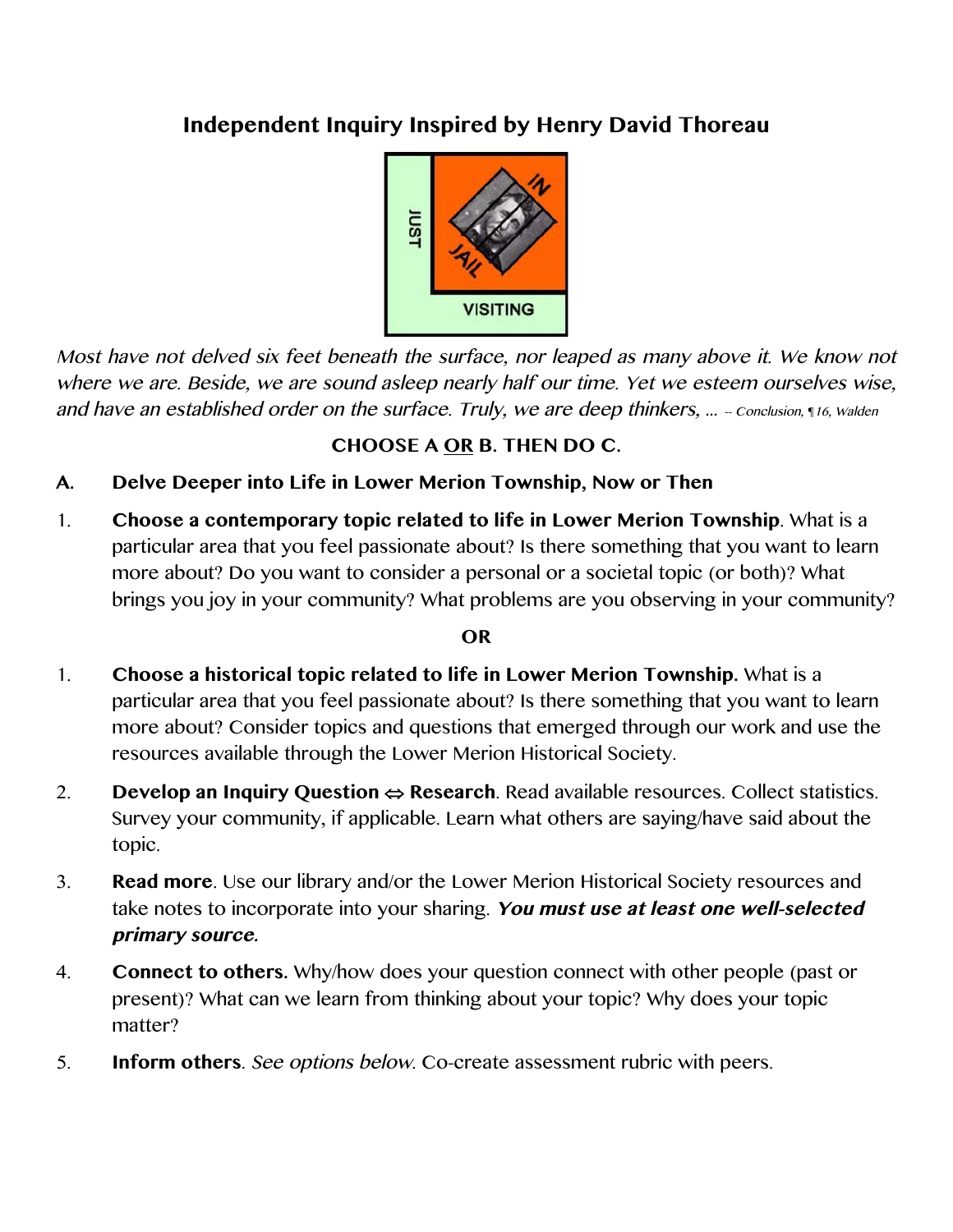# **B. Delve Deeper into the Life and Writing of Henry David Thoreau**

- 1. **Conduct further research on Henry David Thoreau.** Use resources available through our library and the Thoreau eServer (http://thoreau.eserver.org/default.html) to answer questions that you develop.
- 2. **Read more full text**. Select Walden, Cape Cod, or (…) and read closely. Make note of how the writing helps you understand something better.
- 3. **Research the advocate's life and work**. Read newspapers, magazines, and reports from the time period and determine the social and political climate. Find out the root causes of the issues and how the advocate influenced change. Explain how this was accomplished. If the advocate was part of a larger social movement (e.g., The Civil Rights Movement or the United Farm Workers Movement), then also provide an explanation of the broader context. **You must use at least one well-selected primary source**.
- 4. **Connect to now**. How has Henry David Thoreau's work and legacy influenced the present day? Be specific about how his/her work affects/ed both individuals and society and why your topic matters. Consider topics such as writing, social justice, and the environment.
- 5. **Inform others**. See options below. Co-create assessment rubric with peers.

# **INFORM YOUR CLASSMATES (& OTHERS**):

• Create an educational poster or display about the topic. Include statistics, stories, photos, and other attention-grabbing information. Incorporate an infographic. (Try: http://www.easel.ly, https://infogr.am/, or http://piktochart.com/.) Create a works cited page and include credits for non-original materials. Include your inquiry questions and be prepared to answer questions about your work.

# **OR**

• Prepare a video presentation about the topic for an audience of your peers.\* Create a works cited page and include credits for non-original materials. Include your inquiry question(s) and be prepared to answer questions about your work.

# **OR**

• Suggest an alternate way to share your work.

# **AND/OR**

• Consider an alternate target audience (though you will still share in class).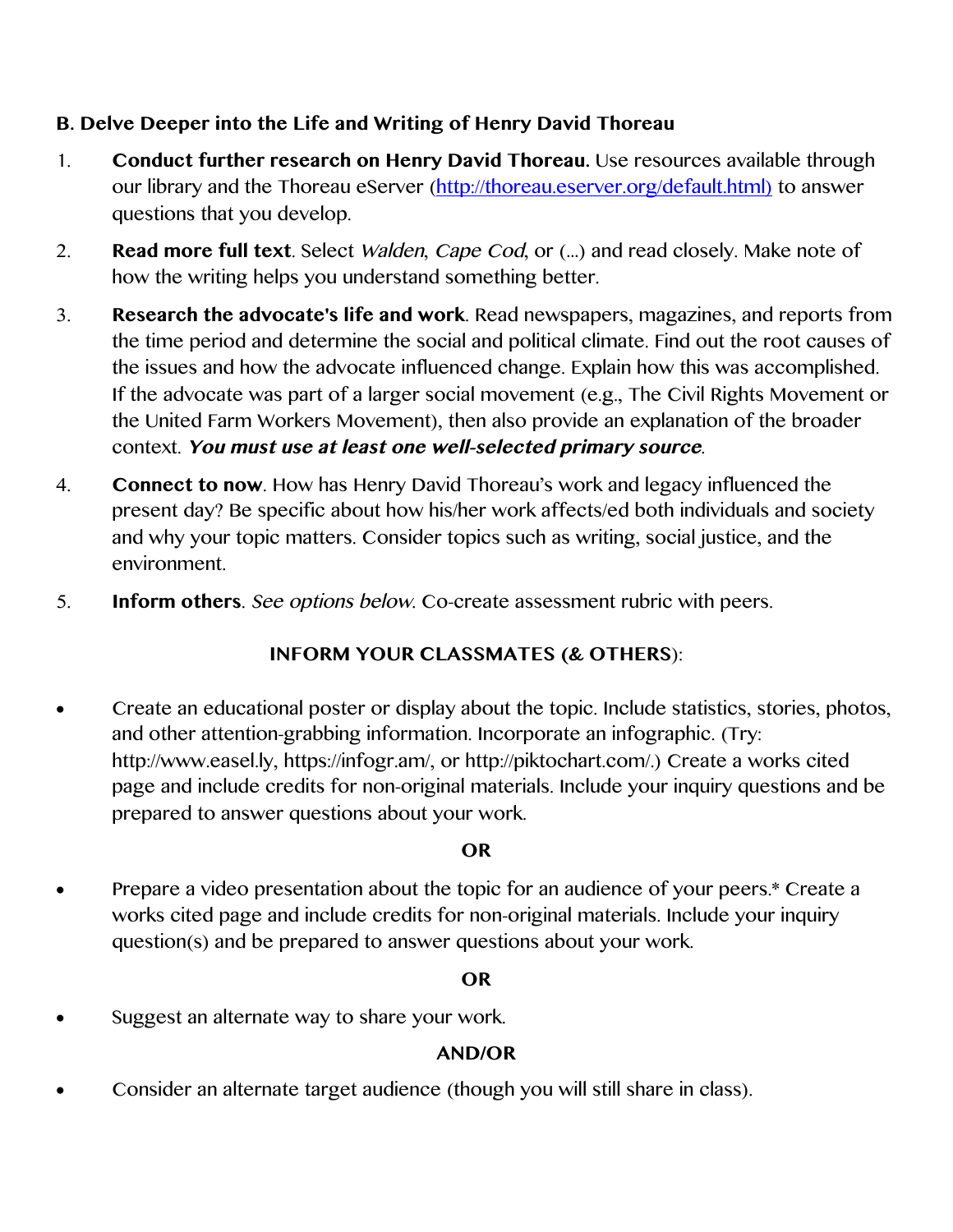# **Journal Rubric**

#### **Please fill in the self-assessment section on the bottom before submitting your work.**

|                                   | <b>Fxcellent</b>                                                                                                                                                                                          | Strong                                                                                                                                                        | Acceptable                                                                                                                                                | Unacceptable                                                                                                 |  |  |
|-----------------------------------|-----------------------------------------------------------------------------------------------------------------------------------------------------------------------------------------------------------|---------------------------------------------------------------------------------------------------------------------------------------------------------------|-----------------------------------------------------------------------------------------------------------------------------------------------------------|--------------------------------------------------------------------------------------------------------------|--|--|
| Content /<br>Meaning              | Demonstrates a clear<br>focus on the task/topic<br>and addresses all parts                                                                                                                                | Maintains focus on the<br>assigned task/topic and<br>addresses most of the<br>task                                                                            | Some focus on the<br>assigned task/topic yet<br>focus is not entirely clear                                                                               | Lacks a clear focus on the<br>assigned topic; does not<br>address the task                                   |  |  |
| Analysis<br>and<br>Interpretation | Reveals an in-depth<br>analysis and<br>interpretation of the<br>topic; makes insightful<br>connections                                                                                                    | Conveys a thorough<br>understanding of task and<br>topic; makes explicit<br>connections                                                                       | Conveys a basic<br>understanding of the task<br>and the topic; makes few<br>or superficial connections                                                    | Provides a confused or<br>inaccurate understanding<br>of the task or the topic;<br>unclear or no connections |  |  |
| Development<br>and<br>Completion  | Ideas are clearly and<br>fully developed by<br>making effective use of<br>relevant and specific<br>details from the text or<br>facts about the topic;<br>all parts of the task are<br>completed with care | Ideas are clearly and<br>consistently developed by<br>using relevant and<br>specific details from the<br>text or topic; all parts of<br>the task are complete | Ideas are briefly developed<br>using some details from<br>the text or topic; all parts of<br>the task are complete, but<br>some parts lack<br>development | Ideas are largely<br>incomplete; one or more<br>parts of the task are<br>incomplete                          |  |  |
| Language<br>and<br>Conventions    | Exhibits correct<br>spelling, grammar,<br>punctuation; project<br>uses sophisticated<br>language and vivid<br>details from the text                                                                       | Mostly correct spelling,<br>grammar, punctuation;<br>uses appropriate/effective<br>language and<br>incorporates sensory<br>detail                             | Exhibits errors that<br>somewhat hinder<br>comprehension; some<br>appropriate/effective<br>language and sensory<br>language                               | Exhibits many errors that<br>hinder comprehension;<br>uses few or no effective<br>words or sensory language  |  |  |
| Connections                       | Makes insightful<br>connections to self,<br>text, others, world                                                                                                                                           | Makes explicit<br>connections to self, text,<br>others, world                                                                                                 | Makes few or superficial<br>connections to self, text,<br>others, world                                                                                   | Little or no connections<br>made to self, text, others,<br>world                                             |  |  |

### **Self-Assessment**:

The best aspect of my journal is: \_\_\_\_\_\_\_\_\_\_\_\_\_\_\_\_\_\_\_\_\_\_\_\_\_\_\_\_\_\_\_\_\_\_\_\_\_\_\_\_\_\_\_\_\_\_\_\_\_\_\_

One aspect that may require further revision is:

The grade I would give myself is: \_\_\_\_\_\_\_\_\_\_ because: \_\_\_\_\_\_\_\_\_\_\_\_\_\_\_\_\_\_\_\_\_\_\_\_\_\_\_

\_\_\_\_\_\_\_\_\_\_\_\_\_\_\_\_\_\_\_\_\_\_\_\_\_\_\_\_\_\_\_\_\_\_\_\_\_\_\_\_\_\_\_\_\_\_\_\_\_\_\_\_\_\_\_\_\_\_\_\_\_\_\_\_\_\_\_\_\_\_\_\_\_\_\_\_\_\_

\_\_\_\_\_\_\_\_\_\_\_\_\_\_\_\_\_\_\_\_\_\_\_\_\_\_\_\_\_\_\_\_\_\_\_\_\_\_\_\_\_\_\_\_\_\_\_\_\_\_\_\_\_\_\_\_\_\_\_\_\_\_\_\_\_\_\_\_\_\_\_\_\_\_\_\_\_\_

\_\_\_\_\_\_\_\_\_\_\_\_\_\_\_\_\_\_\_\_\_\_\_\_\_\_\_\_\_\_\_\_\_\_\_\_\_\_\_\_\_\_\_\_\_\_\_\_\_\_\_\_\_\_\_\_\_\_\_\_\_\_\_\_\_\_\_\_\_\_\_\_\_\_\_\_\_\_

\_\_\_\_\_\_\_\_\_\_\_\_\_\_\_\_\_\_\_\_\_\_\_\_\_\_\_\_\_\_\_\_\_\_\_\_\_\_\_\_\_\_\_\_\_\_\_\_\_\_\_\_\_\_\_\_\_\_\_\_\_\_\_\_\_\_\_\_\_\_\_\_\_\_\_\_\_\_

**Teacher Comments**: